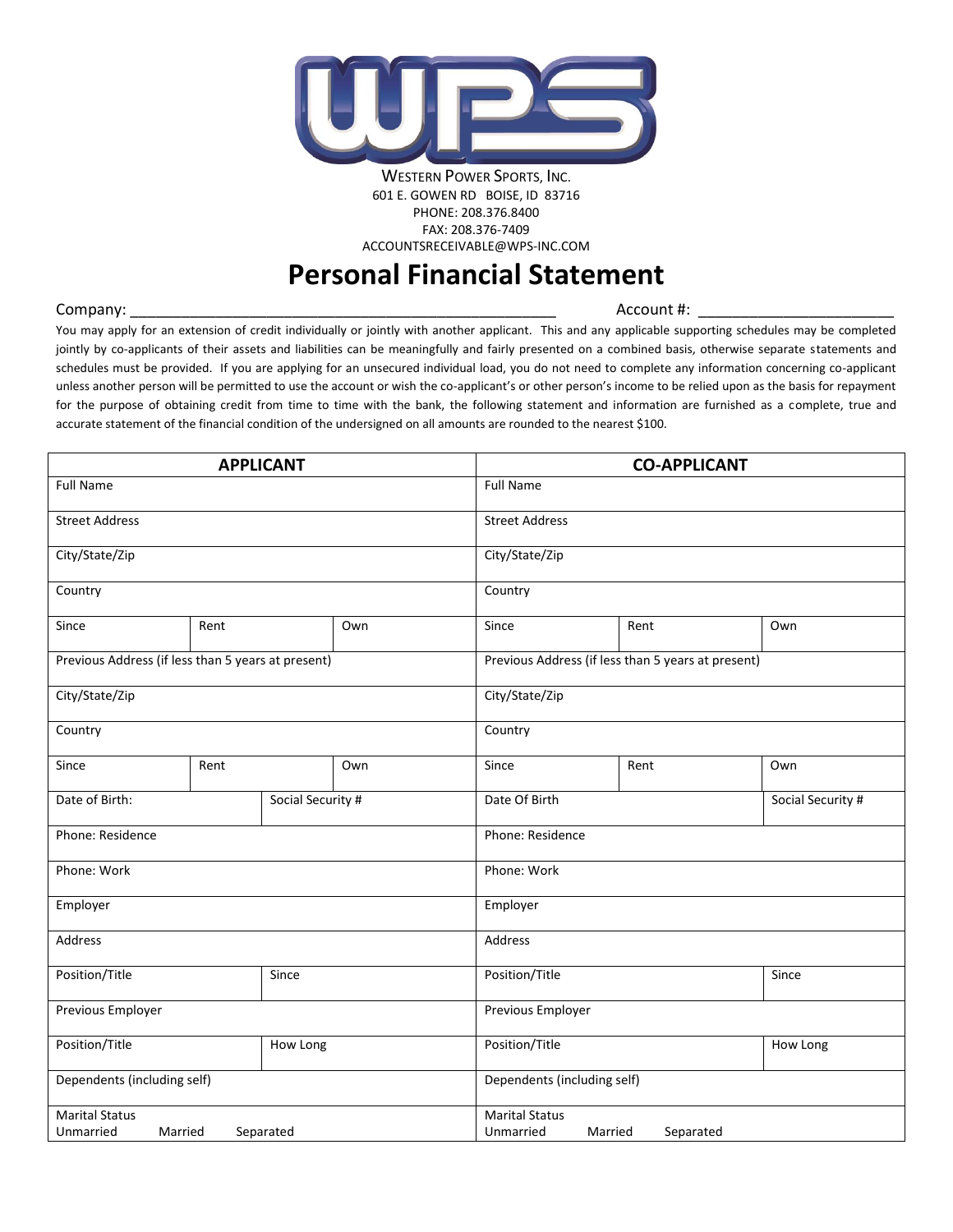| <b>ASSETS</b>                                  | <b>LIABILITIES</b>                           |  |
|------------------------------------------------|----------------------------------------------|--|
| Cash (Schedule 1)                              | Short Term Notes Due Financial (Schedule 7)  |  |
| Securities (Schedule 2)                        | Short Term Notes Due to Others (Schedule 7)  |  |
| Life Insurance Cash Value (Schedule 3)         | Credit Accounts and Bills Due (Schedule 8)   |  |
| Homestead (Schedule 5)                         | Insurance Loans (Schedule 3)                 |  |
| Mortgages & Contracts Held by You (Schedule 4) | Installment Loans and Contracts (Schedule 7) |  |
| Other Real Estate (Schedule 5)                 | Mortgages on Home (Schedule 5)               |  |
| Profit Sharing & Pension (Schedule 6)          | Mortgages on Other Real Estate (Schedule 5)  |  |
| Retirement Accounts, plus IRA (Schedule 1)     | Taxes                                        |  |
| Automobile (Describe)                          | Other Liabilities (describe)                 |  |
| Personal Property                              |                                              |  |
| Other Assets (Describe)                        |                                              |  |
|                                                | Total \$                                     |  |
|                                                | (Total Assets less Total Liabilities)        |  |
| Total \$                                       | Net Worth \$                                 |  |

Please contact your banker if you need assistance with completing these schedules, round all amounts to the nearest \$100.

| <b>ANNUAL INCOME</b>                                                                                                                           | <b>APPLICANT</b> | <b>CO-APPLICANT</b> | <b>PLEASE ANSWER</b><br>YES/NO                                             | <b>APPLICANT</b> | <b>CO-APPLICANT</b> |
|------------------------------------------------------------------------------------------------------------------------------------------------|------------------|---------------------|----------------------------------------------------------------------------|------------------|---------------------|
| Salary<br>Bonuses/Commissions                                                                                                                  |                  |                     | Are you a Co-Maker, Endorser or<br>Guarantor of other person's<br>debt?    |                  |                     |
| Dividends/Interest<br>Net Real Estate Income                                                                                                   |                  |                     | Are you a defendant in any<br>suit of legal action?                        |                  |                     |
| Income from alimony, child<br>support or maintenance<br>payments need not be entered<br>unless you want it considered as<br>base or repayment. |                  |                     | Have you ever gone<br>through bankruptcy or had<br>a judgment against you? |                  |                     |
| Other (List)<br>Total \$                                                                                                                       |                  |                     | Have you made a will?                                                      |                  |                     |

**SCHEDULE 1 CASH, SAVINGS, CERTIFICATES AND IRA ACCOUNTS**

| Name of Bank or Financial Institution | <b>Type Of Account</b> | <b>Account Balance</b> |
|---------------------------------------|------------------------|------------------------|
|                                       |                        |                        |
|                                       |                        |                        |
|                                       |                        |                        |
|                                       |                        |                        |
|                                       |                        |                        |
|                                       |                        |                        |
|                                       |                        |                        |
|                                       | Total \$               |                        |

**SCHEDULE 2 SECURITIES OWNED**

| Par Value No. of Shares | <b>Description</b> | <b>Registered in Name(s) of</b> | <b>Listed or Unlisted</b> | <b>Current Market Value</b> |
|-------------------------|--------------------|---------------------------------|---------------------------|-----------------------------|
|                         |                    |                                 |                           |                             |
|                         |                    |                                 |                           |                             |
|                         |                    |                                 |                           |                             |
|                         |                    |                                 |                           |                             |
|                         |                    |                                 |                           |                             |
|                         |                    |                                 |                           |                             |
|                         |                    |                                 |                           |                             |
|                         |                    |                                 | Total \$                  |                             |

### **SCHEDULE 3 LIFE INSURANCE**

| <b>Insurance Company</b> | <b>Insured</b> | Beneficiary | <b>Face Value of Policy</b> | <b>Cash Value of Policy</b> | Loans |
|--------------------------|----------------|-------------|-----------------------------|-----------------------------|-------|
|                          |                |             |                             |                             |       |
|                          |                |             |                             |                             |       |
|                          |                |             |                             |                             |       |
|                          |                |             |                             |                             |       |
|                          |                |             |                             |                             |       |
|                          |                |             |                             | Total \$                    |       |